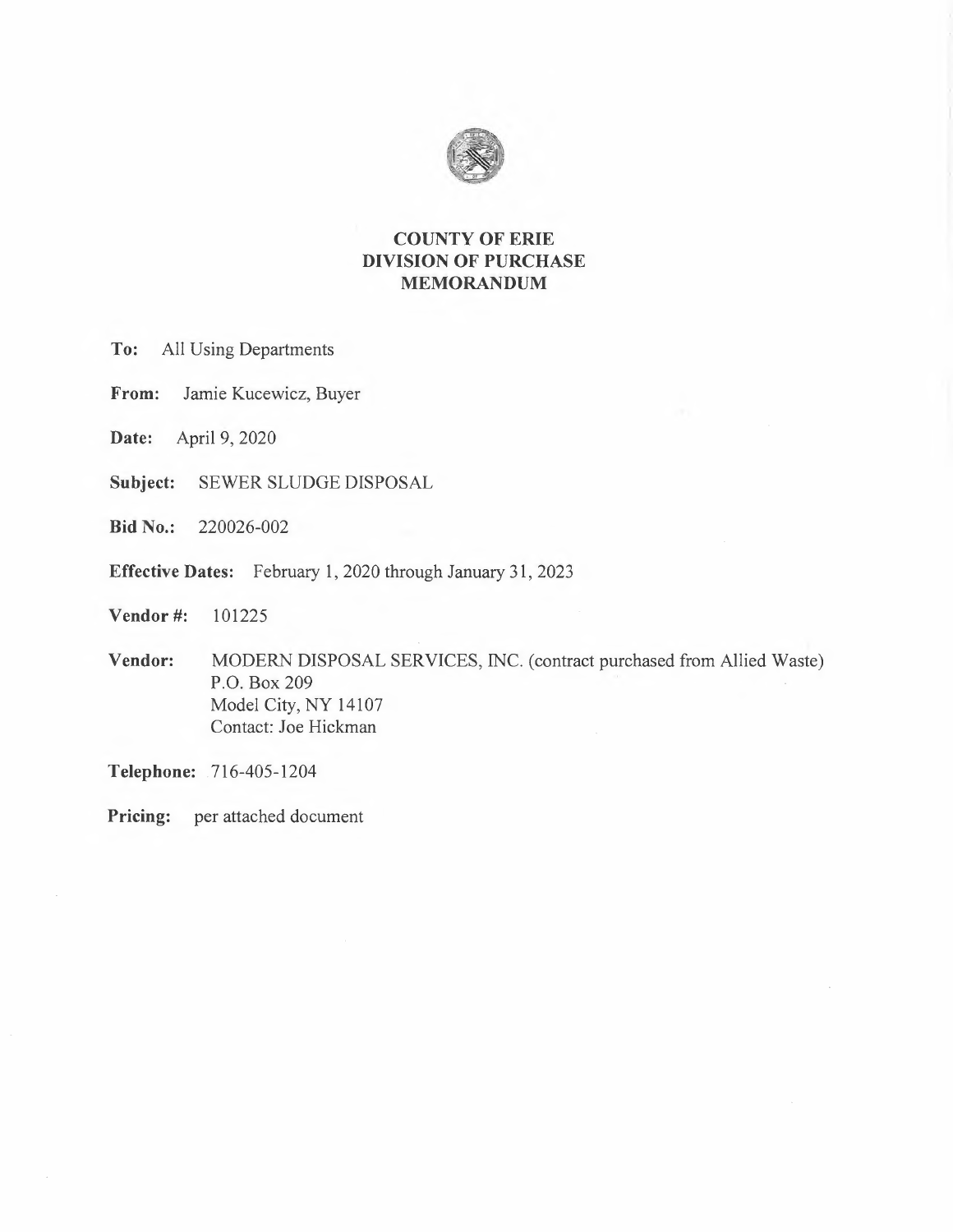

# **COUNTY OF ERIE**

#### **MARK POLONCARZ COUNTY EXECUTIVE**

## **DIVISION OF PURCHASE**

#### **INVITATION TO BID**

Bids, as stated below, will be received and publicly opened by the Division of Purchase in accordance with the attached specifications. FAX bids are unacceptable. Bids must be submitted in a sealed envelope to:

> County of Erie Division of Purchase Attention: JAMES D. KUCEWICZ, BUYER 716-858-6336 95 Franklin Street, Room 1254 Buffalo, New York 14202-3967

#### NOTE: Lower left hand corner of envelope MUST indicate the following:

| BID NUMBER: 220026-002                                                                                |                |
|-------------------------------------------------------------------------------------------------------|----------------|
| OPENING DATE: JANUARY 23, 2020                                                                        | TIME: 11:00 AM |
| FOR: SEWER SLUDGE DISPOSAL                                                                            |                |
| Allied Waste Services of North America, LLC<br>NAME OF BIDDER: Of Bella Republic. Services of Buffalo |                |

If you are submitting other Invitations to Bid, each bid must be enclosed in a separate envelope.

Following EXHIBITS are attached to and made a part of the bid specifications, and part of any agreement entered into pursuant to this Invitation to Bid:

| $\overline{X}$           | EXHIBIT "A"              | - Assignment of Public Contracts                            |
|--------------------------|--------------------------|-------------------------------------------------------------|
| X                        | EXHIBIT "B"              | - Purchases by Other Local Governments or Special Districts |
|                          | EXHIBIT "C"              | - Construction/Reconstruction Contracts                     |
| $\overline{\phantom{a}}$ | EXHIBIT "D"              | - Bid Bond (Formal Bid)                                     |
| N/A                      | EXHIBIT "E"              | - Bid Bond (Informal Bid)                                   |
| X                        |                          | EXHIBIT "EP" - Equal Pay Certification                      |
| $\frac{1}{2}$            | EXHIBIT "F"              | - Standard Agreement                                        |
| X                        | EXHIBIT "G"              | - Non-Collusive Bidding Certification                       |
| X                        | EXHIBIT "H"              | - MBE/ WBE Commitment                                       |
| X                        | EXHIBIT "IC" - Insurance |                                                             |
|                          |                          | EXHIBIT "P" & EXHIBIT "PBI" - Performance Bond              |
| $\overline{a}$           |                          | EXHIBIT "PW" - NYS Prevailing Wage                          |
| $\overline{\phantom{a}}$ |                          | EXHIBIT "Q" - Confined Space Program Certification          |
| $\times$                 |                          | EXHIBIT "V" - Vendor Federal Compliance Certification       |
|                          |                          |                                                             |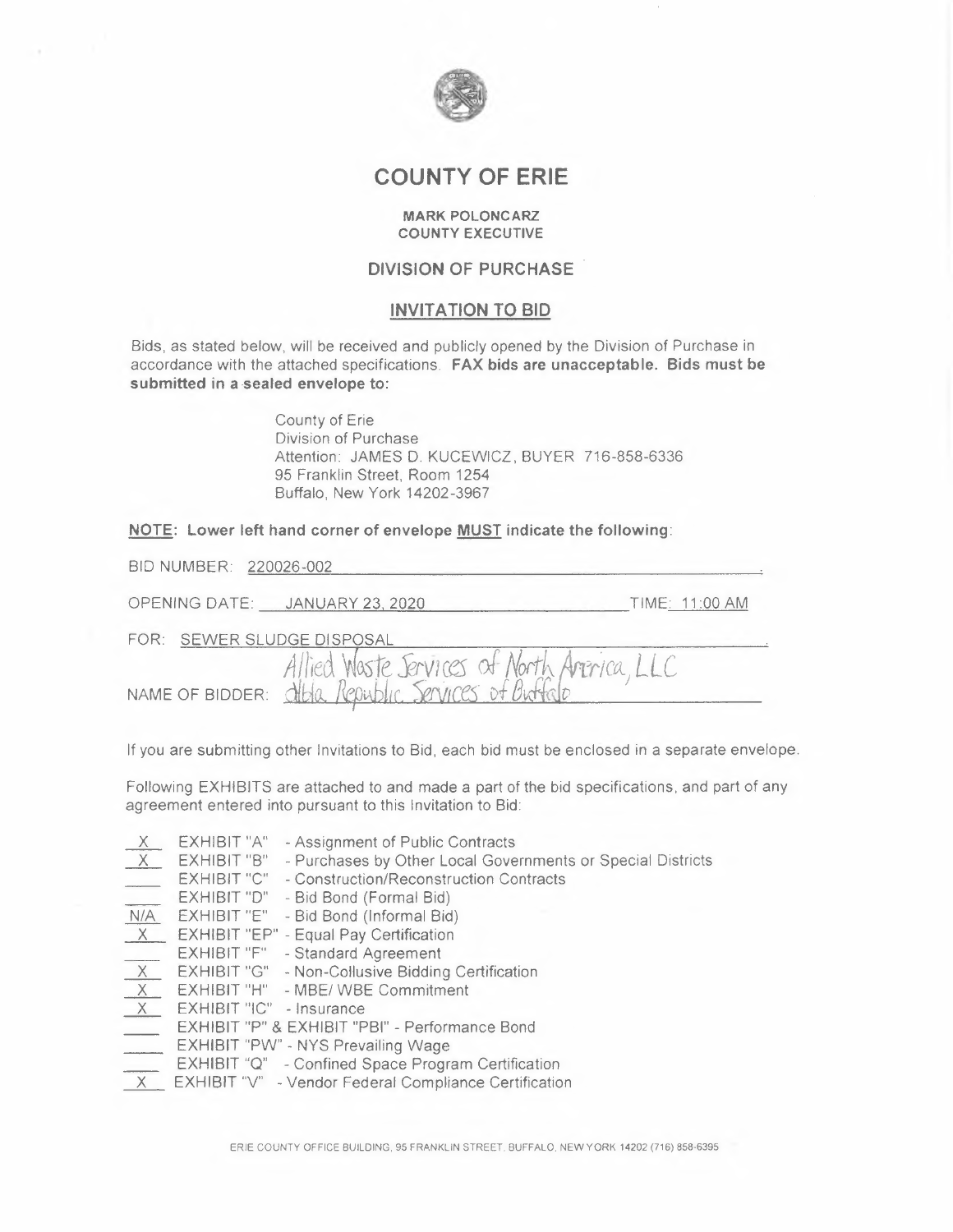# **County of Erie DIVISION OF PURCHASE NON-COLLUSIVE BIDDING CERTIFICATION**

By submission of this bid, each bidder and each person signing on behalf of any bidder certifies, and in the case of a joint bid each party thereto certifies as to its own organization, under penalty of perjury, that to the best of his knowledge and belief:

(1) the prices in this bid have been arrived at independently without collusion, consultation, communication, or agreement, for the purpose of restricting competition, as to any matter relating to such prices with any other bidder or any competitor;

(2) unless otherwise required by law, the prices which have been quoted in this bid have not been knowingly disclosed by the bidder and will not knowingly be disclosed by the bidder prior to opening, directly or indirectly, to any other bidder or to any competitor; and

> **NOTICE**  (Penal Law, Section 210.45)

IT IS A CRIME, PUNISHABLE AS A CLASS A MISDEMEANOR UNDER THE LAWS OF THE STATE OF NEW YORK, FOR A PERSON, IN AND BY A WRITTEN INSTRUMENT, TO KNOWINGLY MAKE A FALSE STATEMENT, OR TO MAKE A FALSE STATEMENT, OR TO MAKE A STATEMENT WHICH SUCH PERSON DOES NOT BELIEVE TO BE

(3) no attempt has been made or will be made by the bidder to induce any other person, partnership or corporation to submit or not to submit a bid for the purpose of restricting competition.

TRUE

| I RUL.                                                                                                   |
|----------------------------------------------------------------------------------------------------------|
| BID NOT ACCEPTABLE WITHOUT FOLLOWING CERTIFICATION:                                                      |
| Affirmed under penalty of perjury this $20th$ day of $\sqrt{20}$<br>2020                                 |
| TERMS Net<br>DELIVERY DATE AT DESTINATION <i>Wen request</i><br>FIRM NAME diblo Real                     |
| 2321 Kennove A.C. Buttalo, New York<br>ADDRESS                                                           |
| $ZIP$ /4                                                                                                 |
| AUTHORIZED SIGNATURE                                                                                     |
| TYPED NAME OF AUTHORIZED SIGNATURE<br>Jack Manley                                                        |
| <b>ELEPHONE NO.</b> $(716)614-3320$<br>TITLE Sales Manager                                               |
| (Rev. 1/2000)<br>ERIE COUNTY OFFICE BUILDING, 95 FRANKLIN STREET, BUFFALO, NEW YORK 14202 (716) 858-6395 |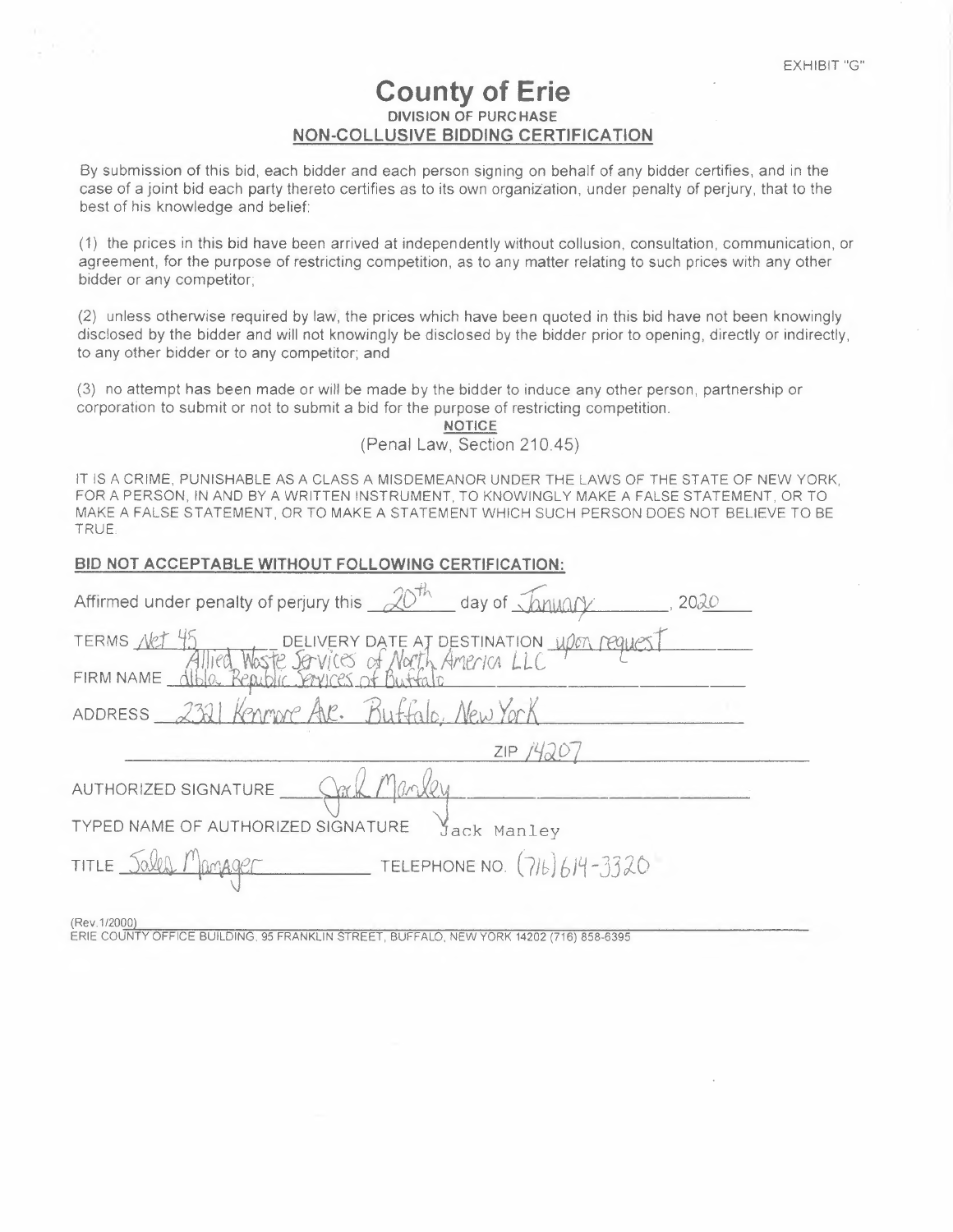## County of Erie **DIVISION OF PURCHASE BID SPECIFICATIONS**

BID NO. 220026-002

Ship to: COUNTY OF ERIE Attention: Sewer Districts Address: Various Locations

Ship Via: Best Way Date Required At Destination: As Needed

| <b>ITEM</b><br>NO. | QUAN<br>TITY | U/M | CATALOG NO./DESCRIPTION                                           | UNIT<br>PRICE | <b>TOTAL</b><br>PRICE |
|--------------------|--------------|-----|-------------------------------------------------------------------|---------------|-----------------------|
|                    |              |     | Disposal of Sewer Sludge for the period of                        |               |                       |
|                    |              |     | February 1, 2020 through January 31through January 31, 2023.      |               |                       |
|                    |              |     | Quantities listed are estimates only and the County will only pay |               |                       |
|                    |              |     | for the actual number of tons disposed.                           |               |                       |
|                    |              |     |                                                                   |               |                       |
|                    |              |     |                                                                   |               |                       |
|                    |              |     |                                                                   |               |                       |
|                    |              |     | Please submit pricing on "PROPOSAL PAGE" of document.             |               |                       |
|                    |              |     |                                                                   |               |                       |
|                    |              |     |                                                                   |               |                       |
|                    |              |     |                                                                   |               |                       |
|                    |              |     |                                                                   |               |                       |
|                    |              |     | the company of                                                    |               |                       |

**NOTE:** Bid results cannot be given over the phone. All requests for bid results should be submitted in writing or faxed *to* 

**ERIE COUNTY DIVISION OF PURCHASE**  Freedom of Information Officer 95 Franklin Street, Rm. 1254 Buffalo, NY 14202 FAA # **716/858-6465** 

*Al I 1ed vb.ste JJ-v ì* ces *of North. AfY'r:rwJ.. LL* <sup>e</sup> NAME OF BIDDER nib/o\_\_ *'Ref u.bite.* Serv,œs *cf 811:F.fulo <sup>I</sup>*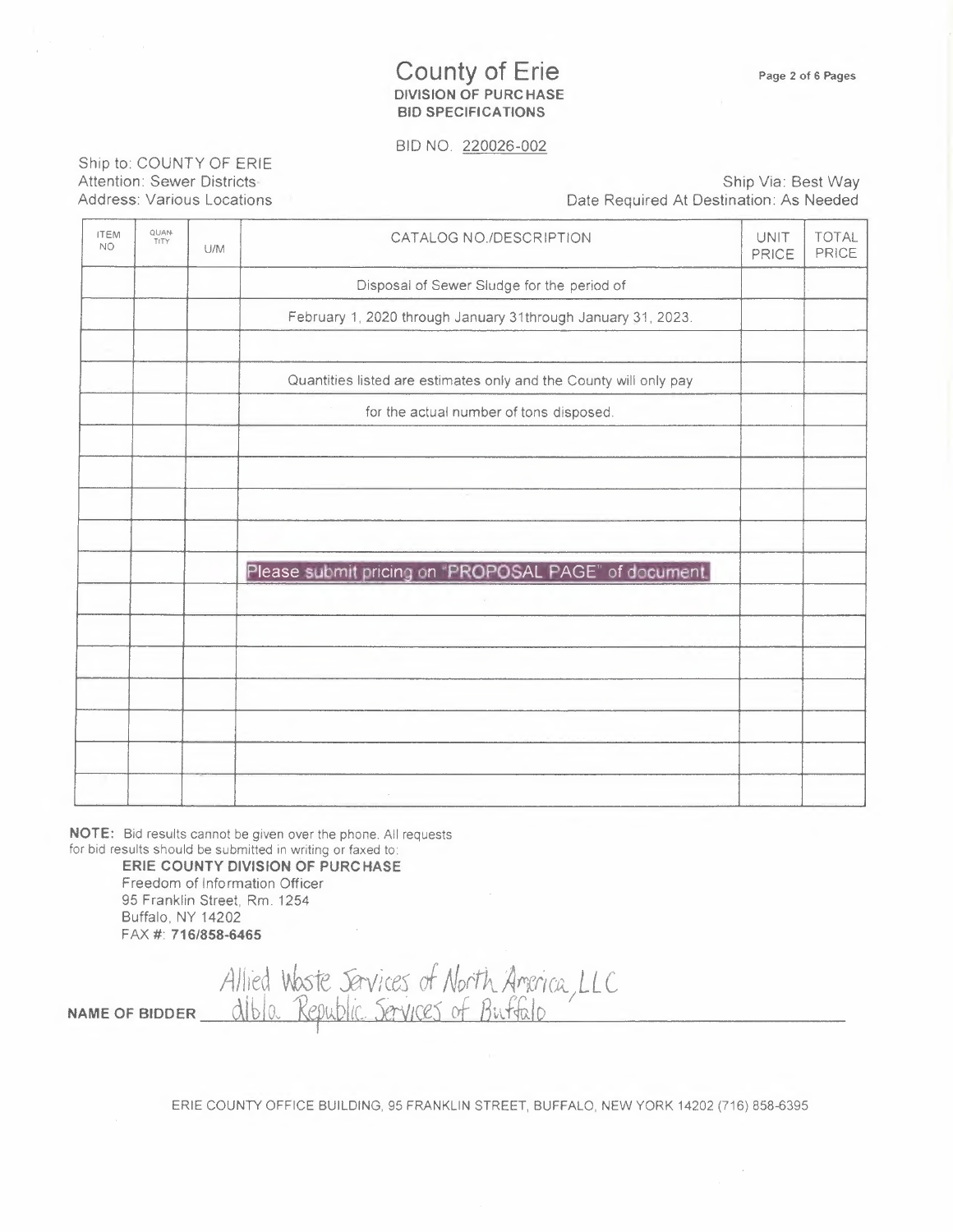## **SPECIFICATIONS FOR THE TRANSPORTING AND/OR DISPOSAL OF STABILIZED SEWAGE SLUDGE, GRIT, SCREENINGS ERIE COUNTY SEWER DISTRICTS**

#### **PROPOSAL SPECIFICATIONS:**

Proposals will be accepted for the transporting and/or disposal of sewage sludge. contaminated spoil material, scum, and grit from the County Sewage Treatment Plant as follows:

- I) Erie County Sewer District No. 2 Big Sister Creek Treatment Plant . 8443 Lake Shore Rd Angola, NY 14006 Facility Contacts: Jeff Popple/Carl Horne Tel: 549-3161 Fax: 549-6765
- 2) Erie County Sewer District No. <sup>3</sup> Holland Treatment Plant 457 North Main Street Holland, NY 14080 Facility Contacts: Roger Lalli Tel: 537-9049 Fax: 823-1635
- 3) Erie County Sewer District No. <sup>6</sup> Lackawanna Treatment Plant 260 Lehigh Street Lackawanna, NY .14218 Facility Contacts: Matt Weaver/Roger Lalli Tel: 823-5888 Fax: 823-1327
- 4) Erie County Sewer District No. <sup>3</sup> East Aurora Treatment Plant 201 Mill St East Aurora, NY 14052 Facility Contacts: Mark Wiatrowski/Roger Lalli Tel: 652-6132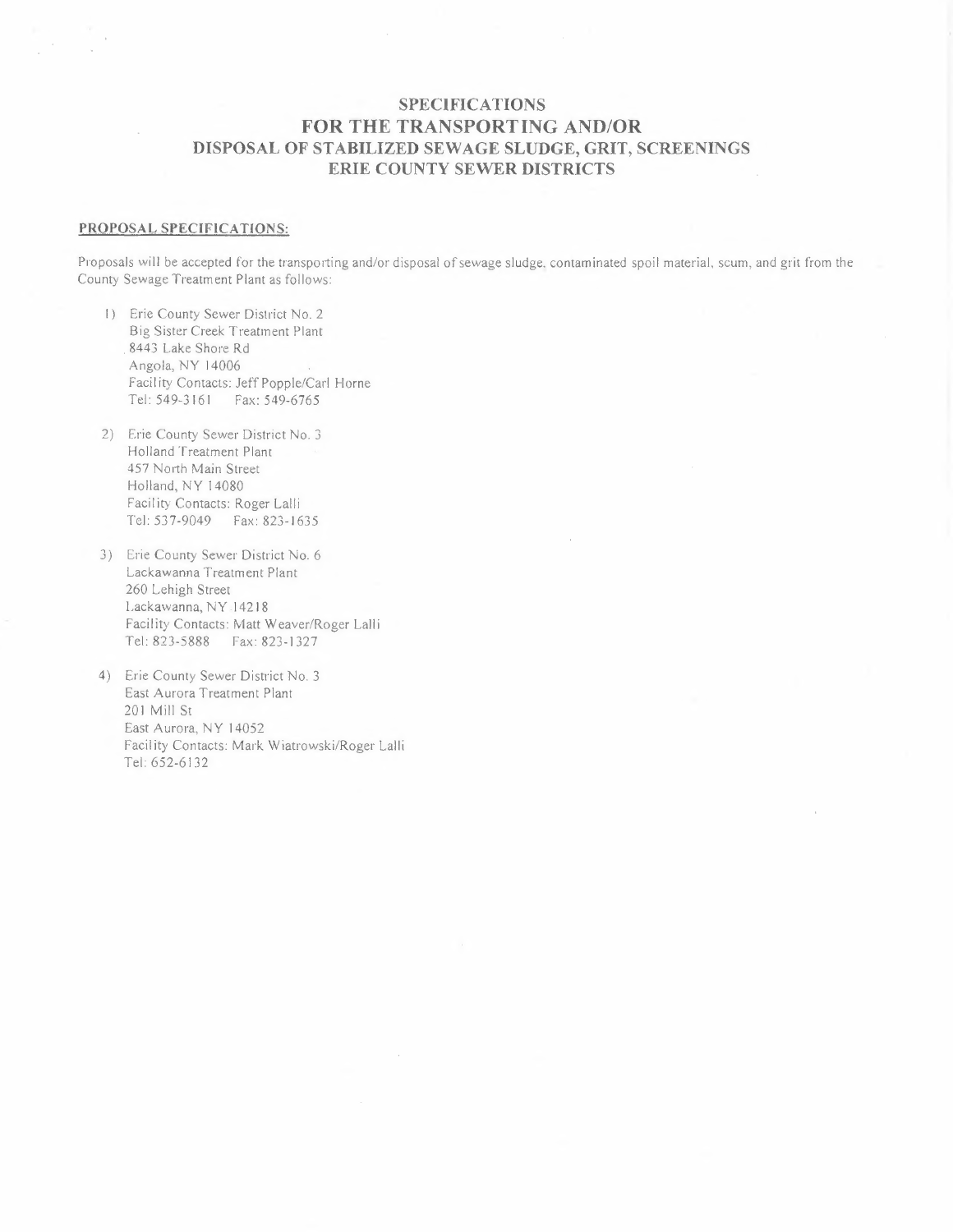Bidders are to note that separate proposals are being requested at this time:

 $\sim$ 

**Proposal "A"** request a price per ton to supply containers, pickup, transport, and disposal ofthe sludge and grit generated at each of the treatment facilities.

**Proposal "B"** requests a price per ton only to dispose of the sludge and grit generated by the treatment facilities. All hauling under Proposal ·'B" will be done by the District staff and equipment. Proposal ·'B" may be awarded to more than one vendor.

The county reserves the right to select any combination of proposals "A" and "B" which it deems in its best interests.

Disposal ofthe sludge is subject to approval by Erie County. The Bidder shall specify the method of processing, if any, and disposal to be used.

#### **Proposal "A" - Pickup, transport, and disposal of sludge by Bidder**

The Bidder shall specify the minimum and/or maximum amount ofsludge which can be accepted for disposal and the method and times of pickup allowed. Where two or more disposal sites are specified by the Bidder, individual prices for each disposal site may be offered. All bids will be on a per ton (2000 lbs.) basis.

Containers for the pickup ofsludge shall be 20 cubic yard roll-off type containers. <sup>A</sup> different type or size may be used only with the permission of the County staff. Delivery of container(s) and/or pickup of filled containers must be made within forty-eight hours of notification by County employees (holidays and weekends excluded). All containers must be provided with the appropriate covers to keep all rain water and snow out of the containers. Inability of the Bidder to provide the proper service within the time periods specified may result in immediate cancellation of the contract.

### **Proposal "B" - Disposal only of sludge. Transporting provided by the County work force.**

The Bidder shall specify the days and hours of operation ofthe landfill, and the exact site location.

#### **ERIE COUNTY SEWER DISTRICT NO. 2: BIG SISTER CREEK SEW AG E TREATMENT PLANT**

Estimated quantity of sludge/contaminated spoil material/scum/grit to be disposed of: 2750 tons per year (including entrained water). The sludge consists of sanitary waster residuals from the Big Sister Creek Sewage Treatment Plant. Sludge generated B.S.T.P is stabilized through aerobic digestion and dewatered via uncovered drying beads and <sup>a</sup> plate and frame filter press. When the sludge is sufficiently dewatered, it is imperative to remove the sludge and dispose of it as quickly as possible. This will require daily removal. The County reserves the right to dispose of any sludge through other means as allowed by the NYSDEC.

#### **ERlE COUNTY SEWER DISTRICT NO. 3: HOLLAND WASTEWATER TREATMENT PLANT**

Estimated quantity of sludge/contaminated spoil/scum/grit to be disposed of: 50 tons per year (including entrained water).

The sludge consists of sanitary was residuals from the Holland Wastewater Treatment Plant. This sludge is stabilized through an aerobic digestion process and is dewatered via covered drying beds.

#### **ERIE COUNTY SEWER DISTRICT NO. 6: LACKAWANNA SEWAGE TREATMENT PLANT**

Estimated quantity of sludge/contaminated spoil/scum/grit to be disposed of: 1500 tons per year (including entrained water).

The sludge consists of sanitary was residuals from the Lackawanna Sewage Treatment Plant. This sludge is stabilized through an anaerobic digestion process and dewatered via a plate and frame filter press. Grit and screening are also removed separately at the Willmuth pump station and is washed prior to being disposed.

The County reserves the right to dispose of all sludge in excess of the estimated quantities in any matter deemed fit by the County, not withstanding any offer to dispose of more than the estimated quantity under this proposal.

#### **ERIE COUNTY SEWER DISTRICT NO. 8: EAST AURORA TREAT MENT PLANT**

East Aurora Treatment Plant - 201 Mill St - East Aurora Estimated quantity ofsludge/contaminated spoil/scum/grit to be disposed of: approximately 900 tons per year (including entrained water).

The sludge consists ofsanitary waste residuals from the East Aurora Treatment Plant. The sludge is stabilized through an aerobic digestion process and is dewatered via covered drying beds. <sup>A</sup> 20-yard water tight low-profile dumpster is provided by the vendor with another designated with the vendor for reloading.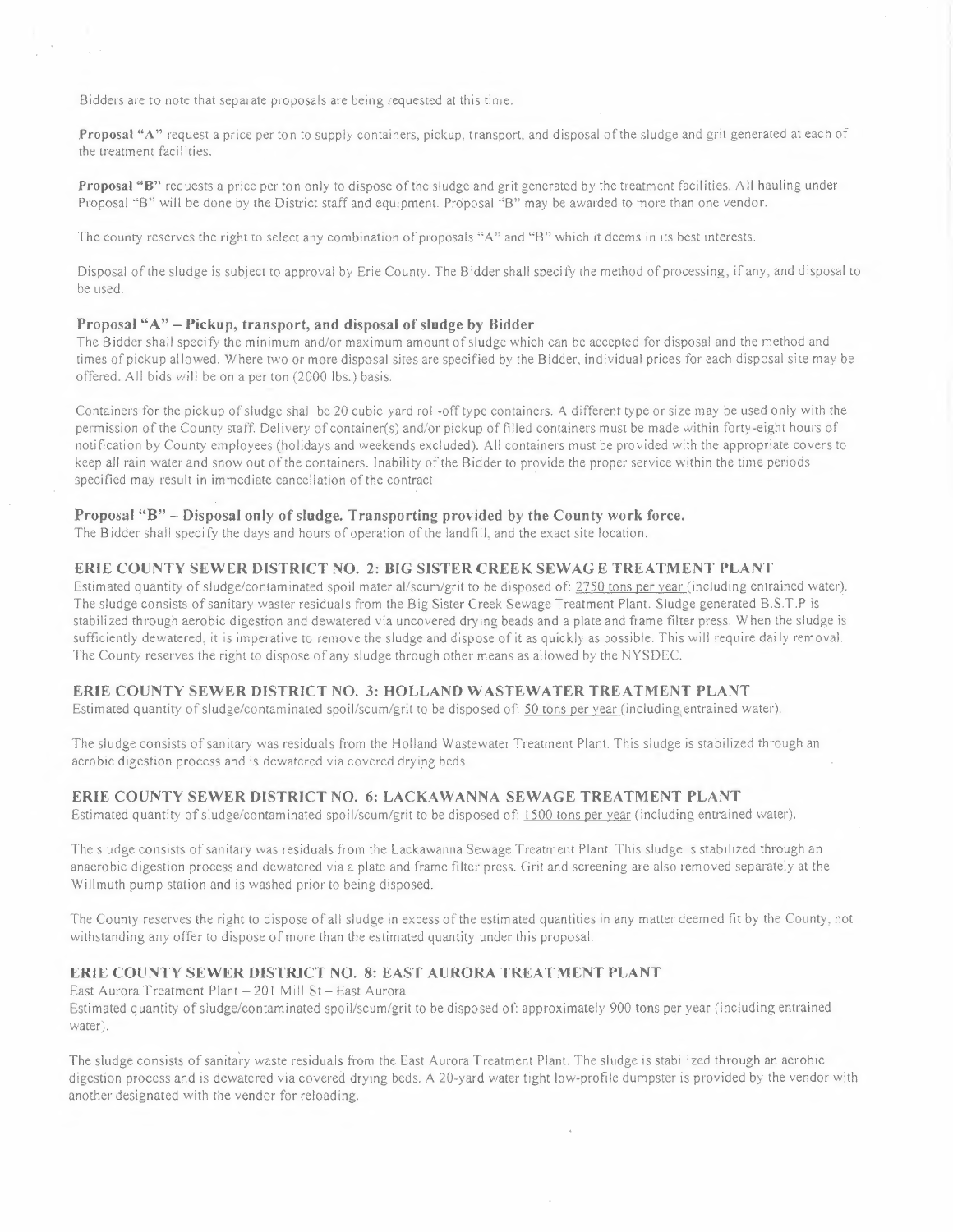#### **GENERAL NOTES REGUARDING THESE SPECIFICATIONS:**

Regarding the material to be disposed of:

- I) All sludge generated will be stabilized by a process approved by the NYSDEC
- 2) All sludge will be dewatered to a minimum of 20% + solid content
- 3) All sludge has been tested for the Method 1311, Toxicity Characteristic Leaching Procedure, and have been determined to be nonhazardous results available upon written request).
- 4) All sludge may contain small quantities of grit, screenings, and scum mixed in with the sludge.
- 5) Contaminated spoil is soil like material taken from an excavation site that has been contaminated with sewage.

All bids shall specify the maximum wet tons to be accepted under the bid, and the minimum quantity under Proposal '·A", if applicable.

The County will select the most favorable combination of sludge treatment and disposal methods to achieve the lowest overall cost for disposal of sewage sludge, therefore, the amount of sludge allocated for any bid may vary from the maximum stated in the bid. The County reserves the right to limit the amount of sludge.

The Bidder may not refuse the acceptance of sludge under this bid except on an order or directive of a state or federal agency.

Any bid submitted shall be considered an off good for the entire contract period.

The successful bidder or bidders will be expected to obtain all necessary permits needed to transport and dispose of the sludge as required by the appropriate agencies. All permits must be obtained immediately upon the award of the bid.

The successful bidder or bidders will be required to sign a New York State Department of Environmental Conservation form 47-19-1 (statement of owners or operators of disposal areas or receiving areas), if receiving delivered sludge.

There shall be no filing fees for processing permits and/or application. All such fees shall be the responsibility of the successful Bidder.

The County reserves the right to reject any and all bids. The County further reserves the right, without penalty, to limit the amount of sludge actually made to any bidder, not withstanding any award or allocation made.

Any variation from these specifications or additional requirements of the Bidder must be made in writing and clearly noted and attached to the bid.

All bidders are to clearly mark their bids "Proposal A - Transport and Disposal of Sludge", and/or "Proposal B - Disposal of Sludge Only''.

For questions regarding any facilities, the contact person is:

Glenn H. Absolom Jr. ChiefTreatment Plant Supervisor S-3690 Lakeshore Rd Buffalo, NY 14219 Tel: (716) 823-8188 Fax: (716) 823-1635 Email: absolomg@erie.gov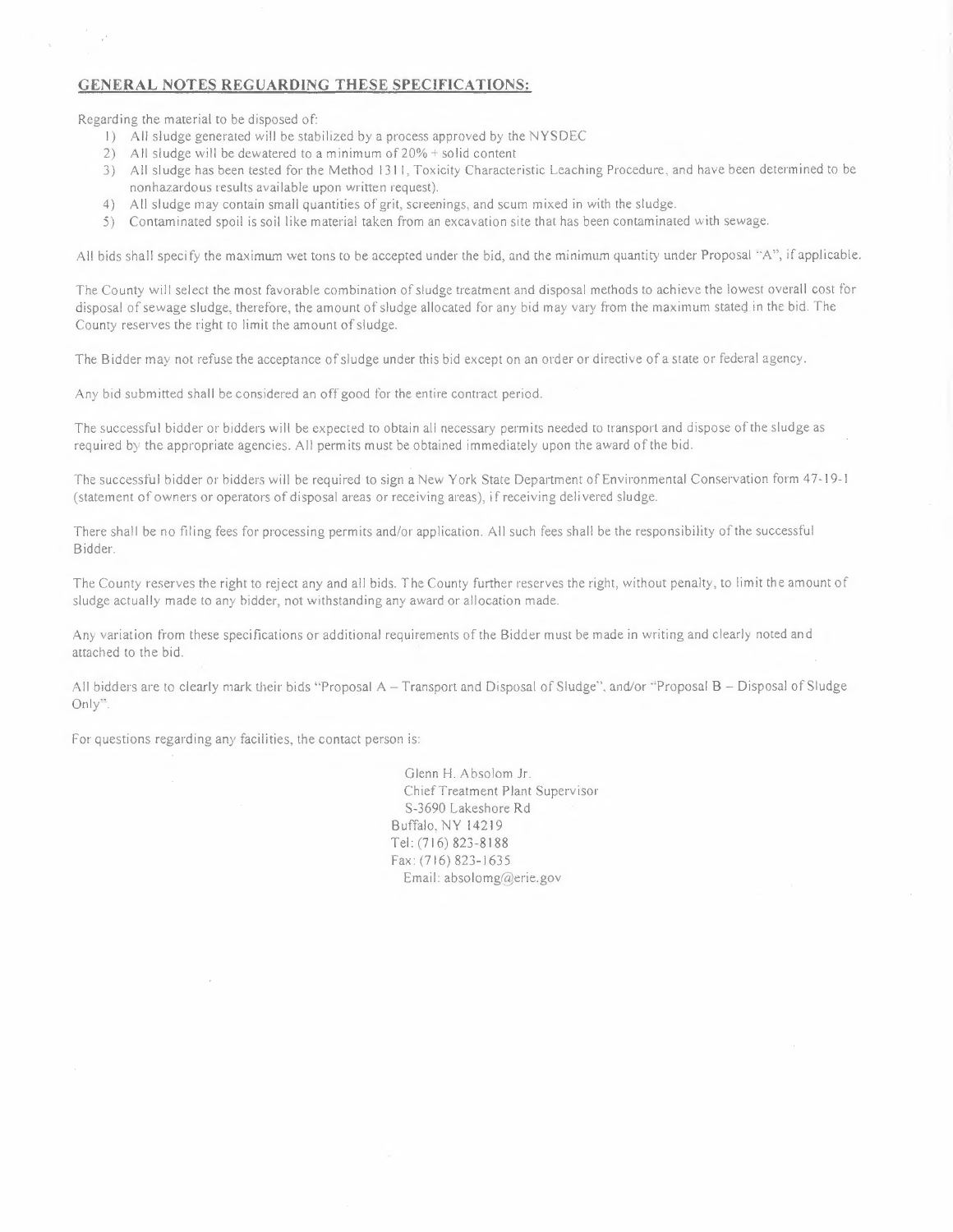#### PROPOSAL PAGE

# Proposal "A"

## 1. Erie County Sewer District No. 2 / Big Sister Creek Sewage Treatment Plant

Pick up and dispose of sludge

 $108.95$  $t$ on

2. Erie County Sewer District No. 3 / Holland Wastewater Treatment Plant

Pick up and dispose of sludge

 $108.95$  ton

## 3. Erie County Sewer District No. 6 / Lackawanna Sewage Treatment Plant

Pick up and dispose of sludge

 $5108.95$  $\Lambda$ on

5. Erie County Sewer District No. 3 / East Aurora Wastewater Treatment Plant

Pick up and dispose of sludge

 $108.95$  ton

# Proposal "B"

Receipt and disposal of sludge at Allied Waste Niagara Falls landfill, 5600 Niagara Folls Blvd.

 $$43.65$  /ton

Allied Waste Jervices of North America, LLC<br>dible Republic Services of Buffalo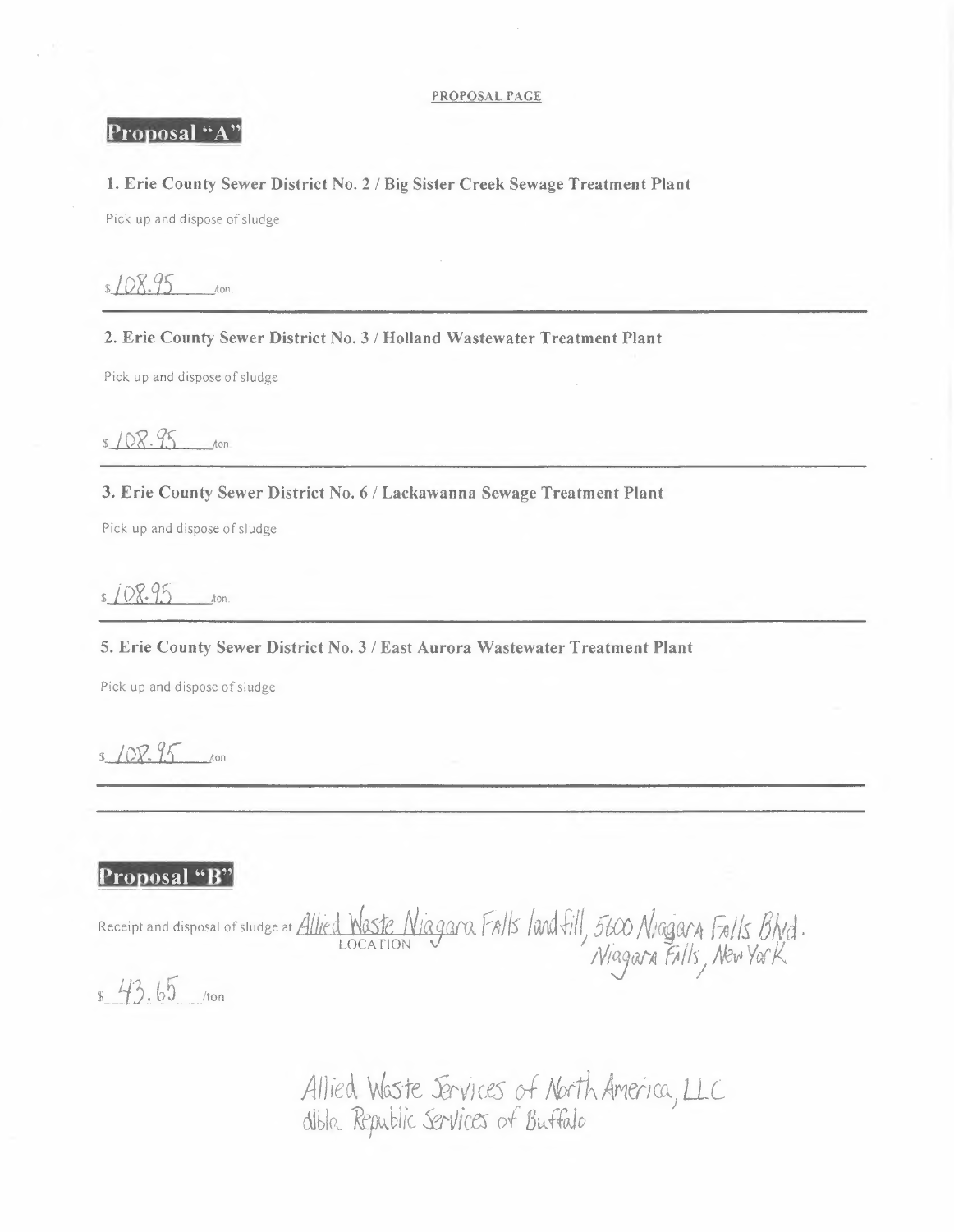# **County of Erie DIVISION OF PURCHASE INSTRUCTIONS TO BIDDERS (FORMAL)**

1. BID SHALL BE SUBMITTED ON THESE COUNTY OF ERIE BID FORMS or bid will not be considered. Bid must be typed or printed in ink. Original autograph signatures in ink are required. Facsimile or rubber stamp signatures will not be accepted. ALL PAGES OF THIS BID DOCUMENT MUST BE RETURNED INTACT.

2. LATE PROPOSALS. Any bids received in the Erie County Division of Purchase after the date and time prescribed will not be considered for contract award.

3. EMERGENCY CLOSINGS. In the event the closing of certain County facilities and/or operations and/or services due to any flood, fire, fire drill, power failure, uncontrolled weather conditions or other cause beyond the Division of Purchase control, only bids received in the Division of Purchase prior to the date and time or postmarked as of the date prescribed will be considered for contract award.

**4.** ANY CHANGE IN WORDING OR INTERLINEATION BY A BIDDER OF THE INQUIRY AS PUBLISHED BY THE COUNTY OF ERIE shall be reason to reject the proposal of such bidder, or in the event that such change in the Invitation to Bid is not discovered prior to entering into a contract, to void any contract entered into pursuant to such bid.

5. THE COUNTY RESERVES THE RIGHT TO REJECT any and all bids, to accept either in whole or in part any one bid or combination of bids, as may be provided in the bid specifications, or to waive any informalities in bids. The County does not obligate itself to accept the lowest or any other proposal

6. AWARD TO THE LOWEST RESPONSIBLE BIDDER. For the purpose of determining which bidder is the lowest qualified responsible bidder, it shall be the lowest three bidders' responsibility, within FIVE DAYS of being so notified by the Division of Purchase, to present information and documentation to the Division of Purchase, to satisfy the County that the bidder possesses sufficient capital resources, skill, judgment and experience to perform the work or deliver the material, as per bid specifications.

7. CONTRACT(S) OR PURCHASE ORDER(S) WILL BE AWARDED after due consideration of the suitability of goods and/or services bid to satisfy these specifications, the total cost of such goods and/or services including all cost elements, and the timeliness of the agreed upon delivery date.

8. This EXECUTORY CLAUSE shall be a part of any agreement entered into pursuant to this bid:

IT IS UNDERSTOOD BY THE PARTIES THAT THIS AGREEMENT SHALL BE EXECUTORY ONLY TO THE EXTENT OF THE MONIES AVAILABLE TO THE COUNTY OF ERIE AND APPROPRIATED THEREFOR, AND NO LIABILITY ON ACCOUNT THEREOF SHALL BE INCURRED BY THE COUNTY BEYOND THE MONIES AVAILABLE AND APPROPRIATED. FOR THE PURPOSE THEREOF.

9. FAILURE TO MEET DELIVERY SCHEDULE as per accepted bid may result in legal action by the County of Erie to recover damages.

1 O. PRICES SHALL BE QUOTED F.O.B. DESTINATION AND DELIVERED INSIDE. "Tailgate delivery" will not be accepted unless specified by the County

11. COLLECT TRANSPORTATION CHARGES WILL NOT BE PAID BY THE COUNTY. All freight, cartage, rigging, postage or other transportation charges shall be prepaid and included in the bid. There will be no additional charges for delivery.

12. NO TAXES ARE TO BE BILLED TO THE COUNTY. Bids shall not include any Federal, State, or local excise, sales, transportation, or other tax, unless Federal or State law specifically levies such tax on purchases made by a political subdivision. The County of Erie Purchase Order is an exemption certificate. Any applicable taxes from which the County is not exempt shall be listed separately as cost elements, and added into the total net bid.

13. THE SUCCESSFUL BIDDER shall comply with all laws, rules, regulations and ordinances of the Federal Government, the State of New York and any other political subdivision of regulatory body which may apply to its performance under this contract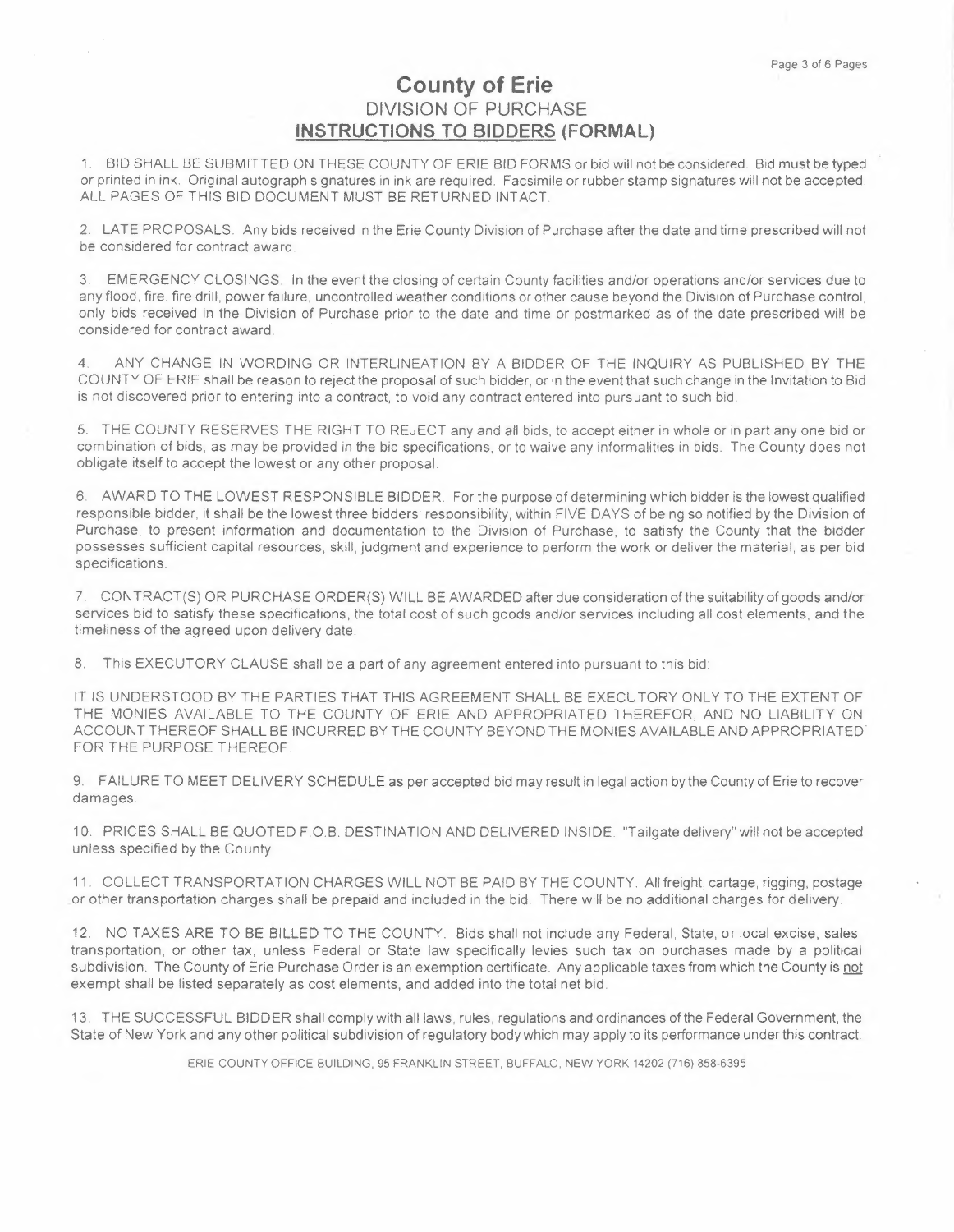# **County of Erie DIVISION OF PURCHASE**

14. GRATUITIES, ILLEGAL OR IMPROPER SCH EMES. The County may terminate this agreement if it is determined that gratuities in the form of entertainment, gifts or otherwise were offered or given by a vendor, his agent or representative to any County official or employee with a view towards securing favorable treatment with respect to the awarding of this bid or the performance of this agreement. The County may also terminate this agreement if it is determined that the successful bidder engaged in any other illegal or improper scheme promotive of favoritism or unfairness incidental to the bidding process or the performance of this agreement. In the event that it is determined that said improper or illegal acts occurred, the County shall be entitled to terminate this agreement and/or exercise any other remedy available to it under existing law.

15. INSURANCE shall be procured by the Successful Bidder before commencing work, no later than 14 days after notice of award and maintained without interruption for the duration of the Contract, in the kinds and amounts specified in Exhibit IC, unless otherwise stipulated in these Bid Specifications. IF THE INSURANCE IS NOT PROVIDED IN ACCEPT ABLE FORM WITHIN THIS PERIOD OF TIME, THEN THE DIRECTOR OF PURCHASE MAY DECLARE THE VENDOR NONRESPONSIVE AND AWARD THE CONTRACT TO THE NEXT LOW RESPONSIBLE BIDDER.

CERTIFICATES OF INSURANCE shall be furnished by the successful bidder on Erie County Standard Insurance Certificate, Exhibit IC.

16. ANY CASH DISCOUNT which is part of bid will be considered as a reduction in the bid prices in determining the award of the bid. Date of invoice must not precede date of delivery. The County policy is to pay all claims in a timely manner within the specified time. However, if for some reason payment is delayed, the County will take the discount when payment is made. The County will not pay any interest charges, nor refund discount amounts taken after the discount period. If this is unsatisfactory, please quote net.

17. CHANGES IN THE WORK. The County may, as the need arises, through the Director of Purchase, order changes in the work through additions, deletions, or modifications without invalidating the contract Compensation, as it may be affected by any change, shall be adjusted by agreement between the contractor and County through the Director of Purchase.

18. BID OFFERING MAT ERIAL OTHER THAN THAT OF SPECIFIED MANUFACTURER OR TRADE NAME will be considered unless stated otherwise. The use of the name of a particular manufacturer, trade name, or brand in describing an item does not restrict a bidder to that manufacturer or specific article. However, the substituted article on which a proposal is submitted must be of such character or quality that it would serve the purpose for which it is to be used equally well as the manufacturer or brand specified. Proposals will be accepted in accordance with specifications on file or approved equal.

19. IF MATERIAL OR SERVICES OTHER THAN THOSE SPECIFIED IN THIS BID DOCUMENT ARE OFFERED, the bidder must so state and furnish at the time of bid opening, if so requested, and as part of his bid the following information in duplicate:

(a) Complete description of the item offered, and detailed explanation of the differences between the item specified and the item offered. If, in the opinion of the Division of Purchase, sufficient detail is not presented as a part of the sea led bid to permit definitive evaluation of any substitute item, the bid will not be considered.

- (b) Descriptive literature of item offered, for evaluation.
- (c) List of installations in Erie County of the item offered.
- (d) List of other installations.

20. ANY ADDITIONAL INFORMATION for which bidder desires to add to the bid shall be written on a separate sheet of paper, attached to and submitted with the formal sealed bid, to be read at the formal opening.

21. WORKMANSHIP MUST MEET WITH THE APPROVAL OF THE DEPARTMENT HEAD(S) INVOLVED, AND SHALL BE FIRST CLASS in every respect without exception and shall be equal to the best modern practices. Materials furnished are to be new and unused. All materials furnished or work performed are to be guaranteed free from defects. Anything found defective or not meeting specifications, no matter in what stage of completion, may be rejected and shall be made good by the contractor at his own expense.

22. CONTRACTOR SHALL CLEAN UP and remove all debris and rubbish resulting from the work and leave the premises broom clean to the approval of the department head.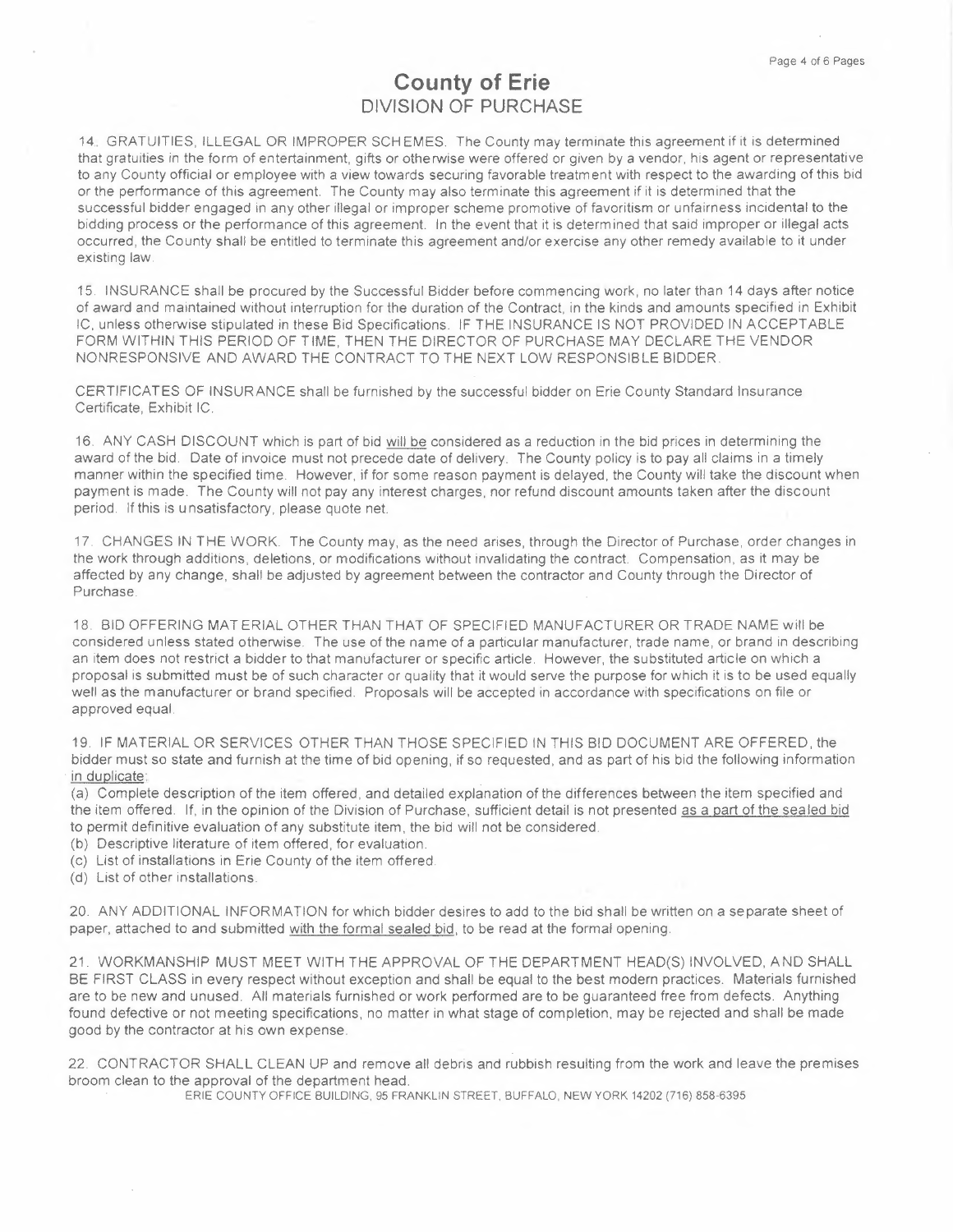# **County of Erie DIVISION OF PURCHASE**

23. THIS BID IS FIRM AND IRREVOCABLE for a period of 45 days from the date and time of the bid opening. If a contract is not awarded within the 45 day period, a bidder to whom the bid has not been awarded, may withdraw his bid by serving written notice of his intention to do so upon the Division of Purchase. Upon withdrawal of the bid pursuant to this paragraph, the Division of Purchase will forthwith return the bidder's security deposit

24. PRICES CHARGED TO THE COUNTY OF ERIE are to be no higher than those offered to any other governmental or commercial consumer. If a bidder has a New York State or a Federal GSA contract for any of the items covered in this bid or any similar items, he shall so indicate that he has said contract on these bid papers and automatically supply a copy of this contract within five days after notification of award.

25. PRICE IS FIRM. The unit prices bid shall remain firm, and any other charges bid shall also remain firm, for delivery of the equipment, material, work, or services described in this bid. No cost increase shall be charged for any reason whatsoever.

26. EXTENSION OF PRICE PROTECTION. Any contract entered into pursuant to this bid to supply the County's requirements of goods and/or services for a definite period of time as stated in the attached specifications may be extended for not more than two successive periods of equal length at the same bid price upon the mutual agreement of the successful bidder and the County. All extensions shall be submitted in writing and shall have prior approval by the County of Erie, Director of Purchase.

27. IN EXECUTING THIS BID, THE BIDDER AFFIRMS that all of the requirements of the specifications are understood and accepted by the bidder, and that the prices quoted include all required materials and services. The undersigned has checked all of the bid figures, and understands that the County will not be responsible for any errors or omissions on the part of the undersigned in preparing this bid. Mistakes or errors in the estimates, calculations or preparation of the bid shall not be grounds for the withdrawal or correction of the bid or bid security. In case of error in extension of prices in the bid, the unit price will govern.

28. ACCOUNTABILITY. The undersigned shall be fully accountable for his or its performance under this bid, or any contract entered into pursuant to this bid, and agrees that he, or its officers, will answer under oath all questions relevant to the performance thereof and to any transaction, act or omission had, done or omitted in connection therewith if called before any Judicial, County or State officer or agency empowered to investigate the contract or his performance.

#### 29. TERMINATION OF CONTRACT

a. At its option, the County may at any time for any reason terminate this agreement and the Contractor shall immediately cease all work under the agreement upon receipt of written notice of such termination from the County.

b. In the event of termination for any reason other than the fault of the Contractor, or the nonavailability of funds as provided in the above Executory Clause, the Contractor shall be paid the amount due to date of termination, and all reasonable expenses caused by such termination.

30.THE SUCCESSFUL BIDDER TO WHOM THE BID IS AWARDED SHALL INDEMNIFY AND HOLD HARMLESS the County of Erie and its agents and employees from and against all claims, damages, losses or causes of action arising out of or resulting from such vendor's performance pursuant to this bid.

31. STATUS AS AN INDEPENDENT CONTRACTOR: The successful Bidder to whom the bid is awarded and the County agree that the Bidder and its officers, employees, agents, contractors, subcontractors and/or consultants are independent contractors and not employees of the County or any department, agency or unit thereof. In accordance with their status as independent contractors, the Bidder covenants and agrees that neither the Bidder nor any of its officers, employees, agents, contractors, subcontractors and/or consultants will hold themselves out as, or claim to be, officers or employees of the County or any department, agency or unit thereof.

32. GOVERNED BY NEW YORK LAW: This Agreement shall be construed and enforced in accordance with the laws of the State of New York. In addition, the parties hereby agree that for any cause of action arising out of this Agreement shall be brought in the County of Erie. (Rev. 04/09)